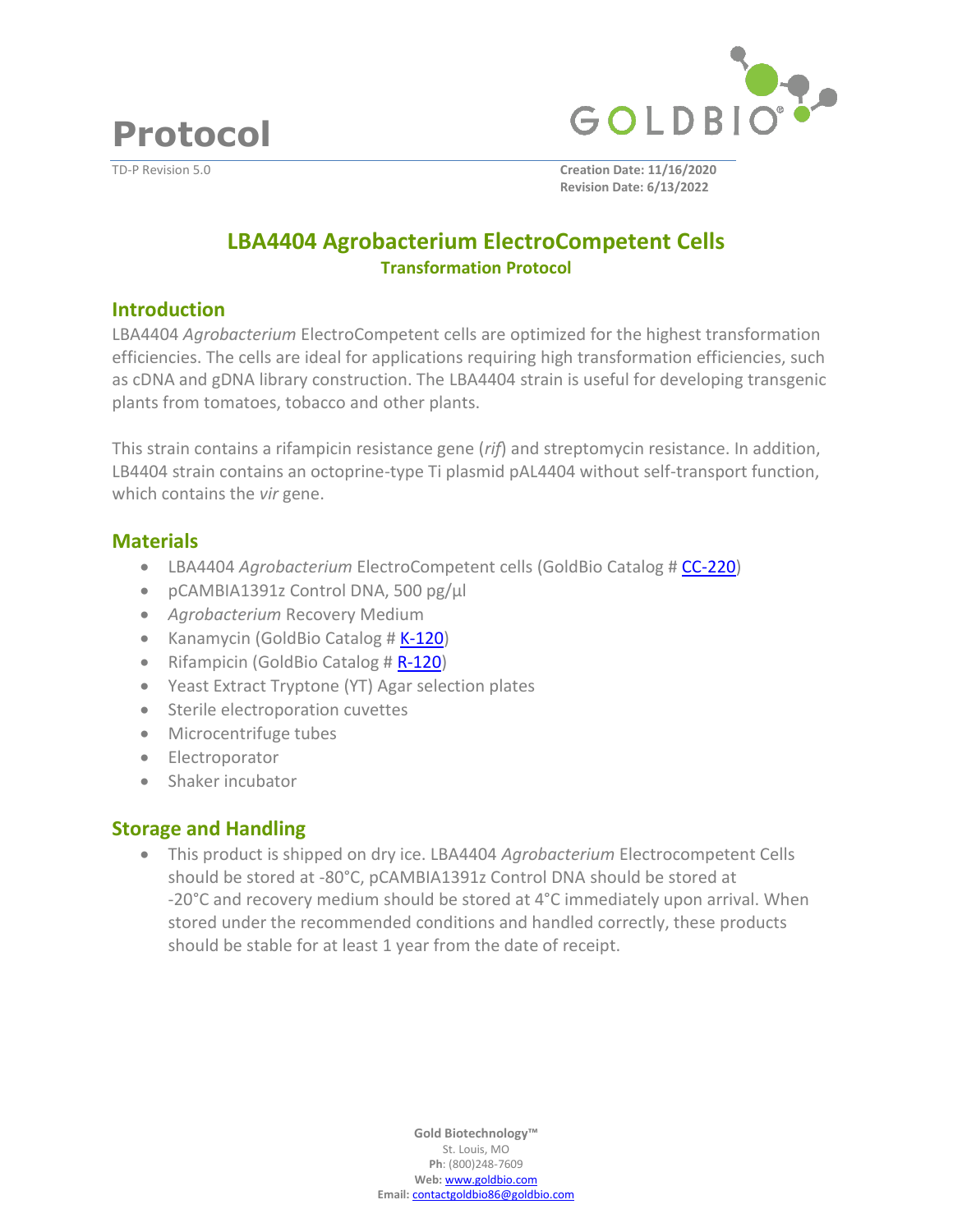

Gold Biotechnology/ FM-000008 TD-P Revision 5.0 LBA4404 Agrobacterium ElectroCompetent Cell Protocol TD-S Date: 6/13/2022

- Handle competent cells gently as they are highly sensitive to changes in temperature or mechanical lysis caused by pipetting. Do not mix cells by pipetting or vortexing.
- Thaw LBA4404 *Agrobacterium* Electrocompetent Cells and pCAMBIA1391z Control DNA on ice and mix by gentle tapping. After thawing, these products should be kept on ice before use. Transform cells immediately after thawing.

**Note: Transformation efficiency is tested by using the pCAMBIA1391z control DNA supplied with the kit and using the protocol given below. Transformation efficiency should be ≥1 x 10<sup>7</sup> cfu/µg pCAMBIA1391z DNA. Untransformed cells are tested for appropriate antibiotic sensitivity.**

**Note: A high-voltage electroporation apparatus, capable of generating field strengths of 16 kV/cm, is required.**

**Note: Reagents needed for one reaction: 25 μl of LBA4404 electrocompetent cells, 1 μl of pCAMBIA1391z (500 pg/μl) and recovery medium.**

## **Method**

#### **Transformation Protocol**

Use this procedure to transform LBA4404 *Agrobacterium* ElectroCompetent cells. Do not use these cells for chemical transformation.

- 1. Place sterile cuvettes and microcentrifuge tubes on ice.
- 2. Remove competent cells from the -80°C freezer and thaw completely on wet ice (10-15 minutes).
- 3. Aliquot 1  $\mu$ l (10 pg -1  $\mu$ g) of DNA into the chilled microcentrifuge tubes on ice.
- 4. When the cells are thawed, add 25 μl of cells to each DNA tube on ice and mix gently by tapping 4-5 times. For the pCAMBIA1391z control, add 1  $\mu$ l of (500 pg/ $\mu$ l) DNA to the 25 µl of cells on ice. Mix well by tapping. Do not pipette up and down or vortex to mix, this can harm cells and decrease transformation efficiency.
- 5. Pipette 26 µl of the cell/DNA mixture into a chilled electroporation cuvette without introducing bubbles. Quickly flick the cuvette downward with your wrist to deposit the cells across the bottom of the well and then electroporate.

**Note: Use Electroporation settings below: Mode Exponential protocol Voltage (V): 1,800 V Capacitance 25 uFD Resistance 200 Ohms Cuvette 1 mm.**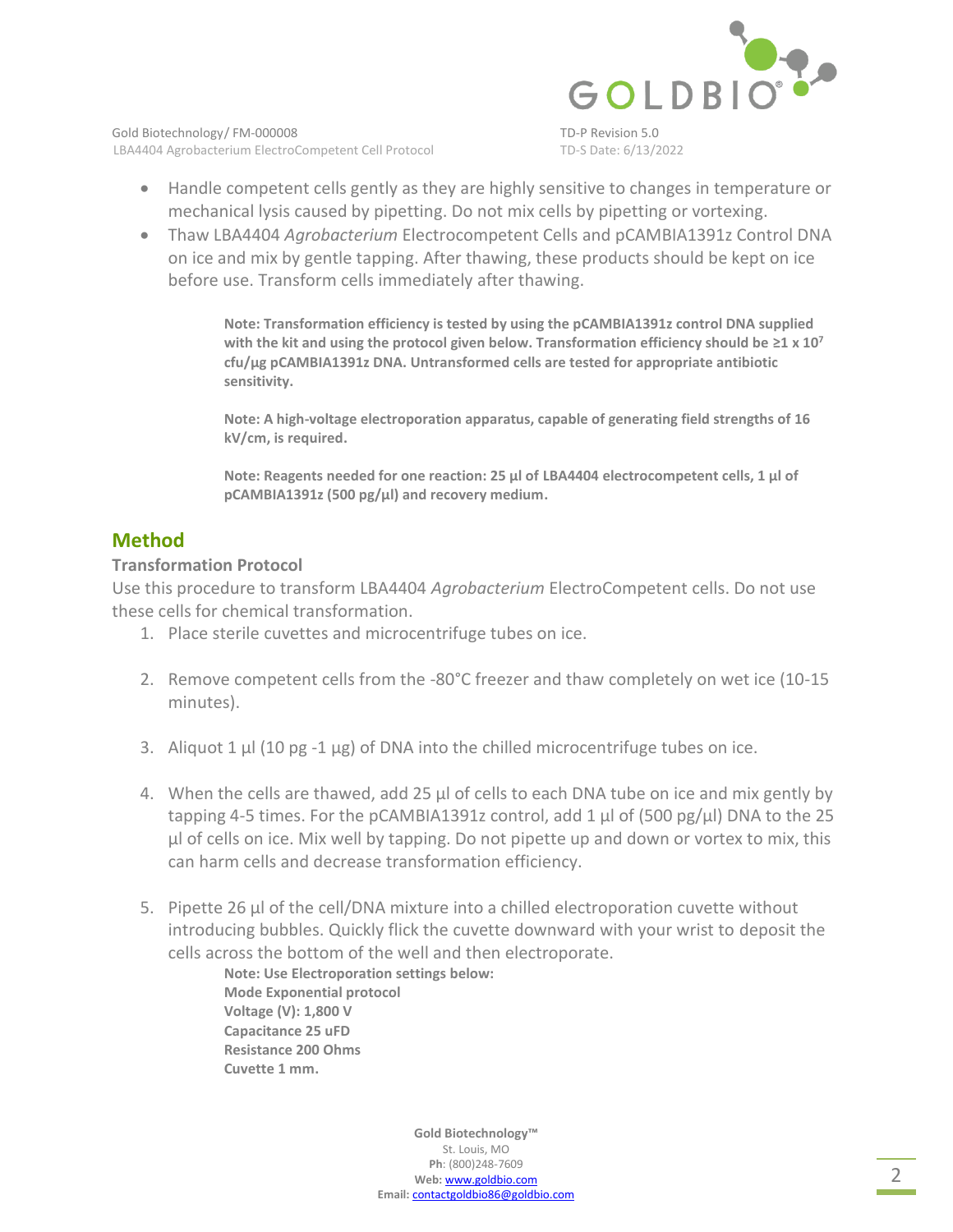

- 6. Immediately add 976 µl of *Agrobacterium* Recovery Medium or any other medium of choice to the cuvette, pipette up and down three times to re-suspend the cells. Transfer the cells and Recovery Medium to a tube.
- 7. Incubate tubes at 30°C for 3 hours at 200 RPM.
- 8. Dilute the cells as appropriate then spread 20-200 μl cells onto a pre-warmed selective plate. For the pCAMBIA1391z control, plate 50 μl of diluted transformants onto a YT plate containing 15 μg/ml rifampicin and 50 μg/ml kanamycin. Use sterilized spreader or autoclaved plating beads to spread evenly.
- 9. Incubate the plates for 2-3 days at 30°C.

Table 1. Antibiotic Disc Sensitivity for GoldBio's *Agrobacterium* Strains (using standard BD antibiotic discs)

|                 | Antibiotic Selection |                      |                      |                       |                     |                    |                    |                     |                      |                    |
|-----------------|----------------------|----------------------|----------------------|-----------------------|---------------------|--------------------|--------------------|---------------------|----------------------|--------------------|
| Competent cells | Amp<br>100<br>µg/ml  | Carb<br>100<br>µg/ml | Chlor<br>30<br>µg/ml | Chlor<br>100<br>µg/ml | Gent<br>30<br>µg/ml | Kan<br>50<br>µg/ml | Rif<br>25<br>µg/ml | Spec<br>50<br>µg/ml | Strep<br>50<br>µg/ml | Tet<br>50<br>µg/ml |
| GV3101          |                      | R                    | R                    | <b>PR</b>             | R                   | S                  | R                  | S                   | R                    | S                  |
| <b>EHA 105</b>  | R                    | R/S                  | R                    | N/A                   | R/S                 | S                  | R                  | S                   | R                    | S                  |
| <b>LBA 4404</b> | S                    | S                    | S                    | N/A                   | S                   | S                  | R                  | S                   | R                    | S                  |
| AGL-1           | R                    | R                    | R                    | N/A                   | R                   | S                  | R                  | S                   | R                    | S                  |
| C58C1           | R                    | R                    | R                    | N/A                   | R                   | S                  | R                  | S                   | R                    | S                  |

S = Sensitive

R = Resistant

R/S= intermediate zones using standard discs.

I= growth in inhibitory zone with standard disc. "Opaque", not clear zone of inhibition.

# **Calculation of Transformation Efficiency**

Transformation Efficiency (TE) is defined as the number of colony forming units (cfu) produced by transforming 1µg of plasmid into a given volume of competent cells. TE = Colonies/µg/Plated

Colonies = the number of colonies counted  $\mu$ g = amount of DNA transformed in  $\mu$ g Dilution = total dilution of the DNA before plating